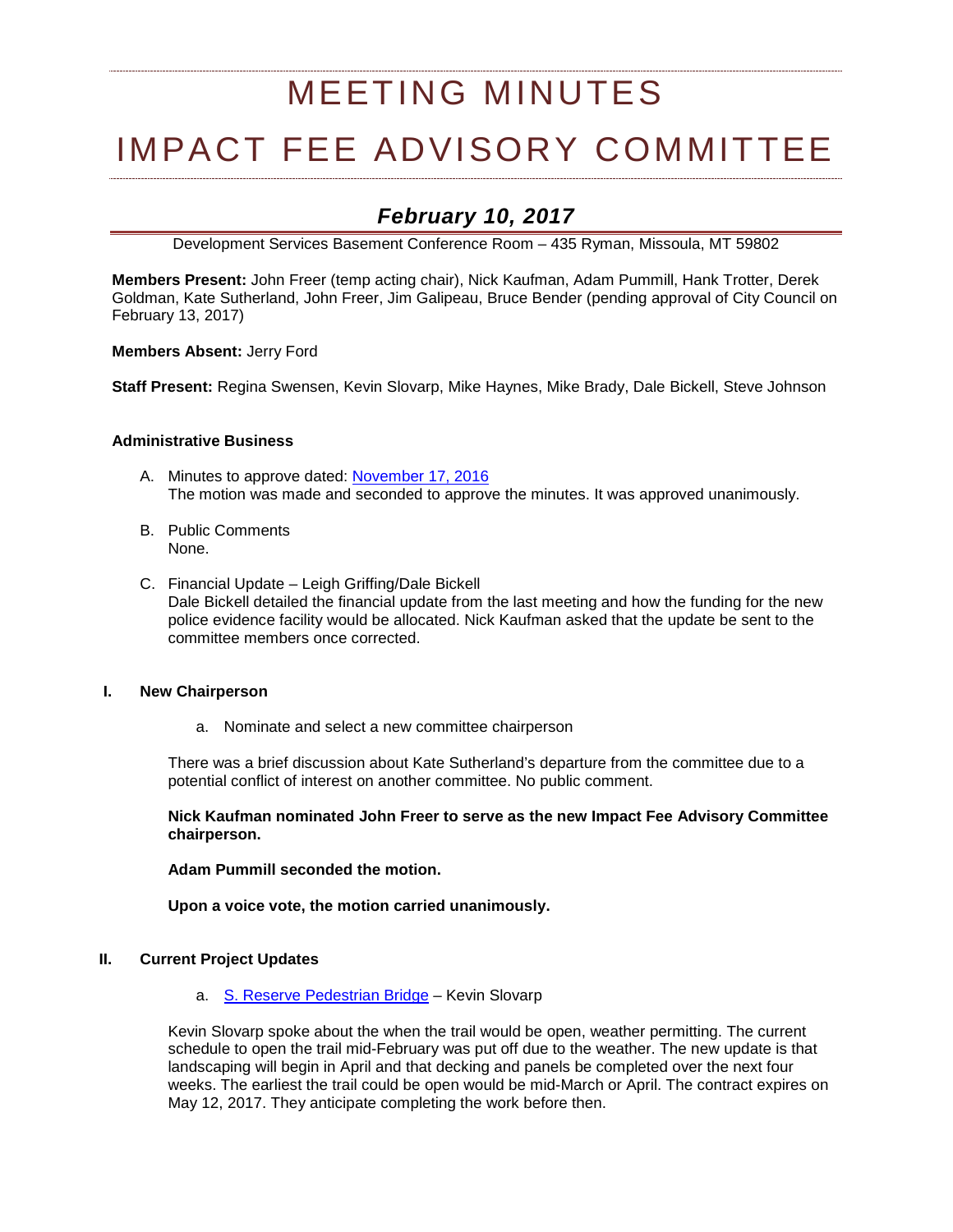Jim Galipeau asked about the problems of thawing in the cement. Kevin Slovarp spoke about how the panels weren't heating up properly with the protective coating added and that problem was being resolved soon.

Bruce Bender asked if the funding has already been used. Kevin Slovarp stated the funds were already expended in prior years. He gave some background into where the funding came from.

### **III. New Funding Requests**

#### a. [Clark Fork Lane](https://www.ci.missoula.mt.us/DocumentCenter/View/38174) (existing CIP) – Kevin Slovarp

Kevin Slovarp spoke about how this was an increase of impact fee funding to construct the project. The design of the roadway has begun as well as the construction of the apartment units that the developer wants to begin renting on April 1, 2017. In order to meet that deadline, the City would need to hire a contractor to do the work and not use City Streets Division to do the work. The project qualified for 100% of the cost to be paid by Transportation Impact Fees but the City was not asking for that at this time. The developer would be paying for the curb, sidewalk and boulevard improvements while the City would be paying for the roadway itself and asking for 57% of the project cost.

Nick Kaufman detailed the history of how the roadway connection came about. He abstained from voting as his company was involved in the construction.

John Freer asked about the total cost of the project.

Kate Sutherland asked if there would be a turn-about at the end of the road, since the roadway would end at this time. Kevin Slovarp stated there wouldn't be, but there would be ample room for emergency services to turn around.

Kate Sutherland asked why the cost went up \$100,000. Kevin Slovarp explained how the developer wanted the City to act on their schedule, not the City's schedule. The committee discussed how the situation was unique and how this was part of the development agreement. Derek Goldman asked about the 50%. It was the adopted level by City Council to constrain its use of Impact Fees to a certain percentage.

Adam Pummill made the point about how the street was not a collector at the moment. John Freer spoke about how, without the street, it could restrict growth in the area. The discussion turned to how this was the first phase of a collector street, and done in good faith, anticipating the completion of the roadway in the future.

#### **Kate Sutherland moved to approve increasing Transportation Impact Fee funding by \$103,500 to 57% of the total project cost not to exceed \$250,000.**

**Hank Trotter seconded the motion.** 

**Nick Kaufman abstained from the vote.** 

**Upon a voice vote, the motion carried**.

## b. [Police Evidence Facility](https://www.ci.missoula.mt.us/DocumentCenter/View/32605) (existing CIP) – Dale Bickell/Mike Brady

Police Chief Mike Brady spoke about how the Police Evidence Facility has been needed since the last City Hall remodel nearly 20 years ago. He gave a brief history of getting a new facility built at the Scott Street location and the lesser cost of remodeling the Catlin facility.

Kate Sutherland asked how long the building will be big enough. Mike Brady stated initial estimates were in the 25-year range. He detailed how the garage space would be utilized. Hank Trotter asked about the square footage and how much would be dedicated to evidence storage. Mike Brady gave details into how big both buildings would be and that it would be double in current storage space.

Nick Kaufman asked if there would be enough space to have outreach public access in the new facility. Mike Brady stated it would be manned, even though City Hall would remain the main location.